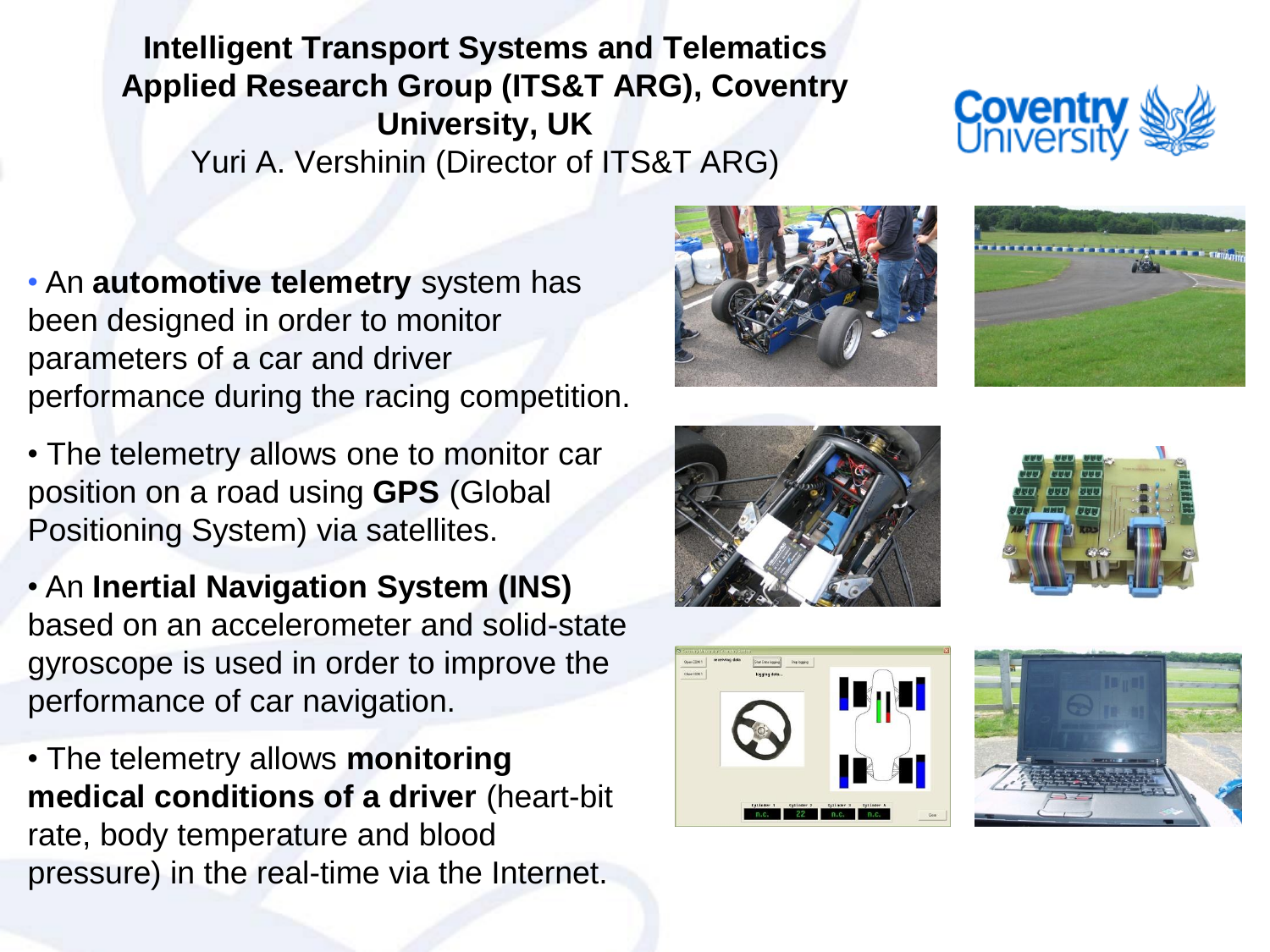# Intelligent Transport Systems

### *The following sensors are connected to the telemetry system:*

- 4 linear potentiometers to measure suspension movement;
- 4 thermocouples to measure the exhaust temperature of each cylinder;
- 3 rotary potentiometers to measure steering wheel-, brake pedal and throttle position.

*Controller Area Network* **(CAN-bus)** has been designed for the car in order to reduce the number of wires and overall weight, and to improve the reliability of the data acquisition system.